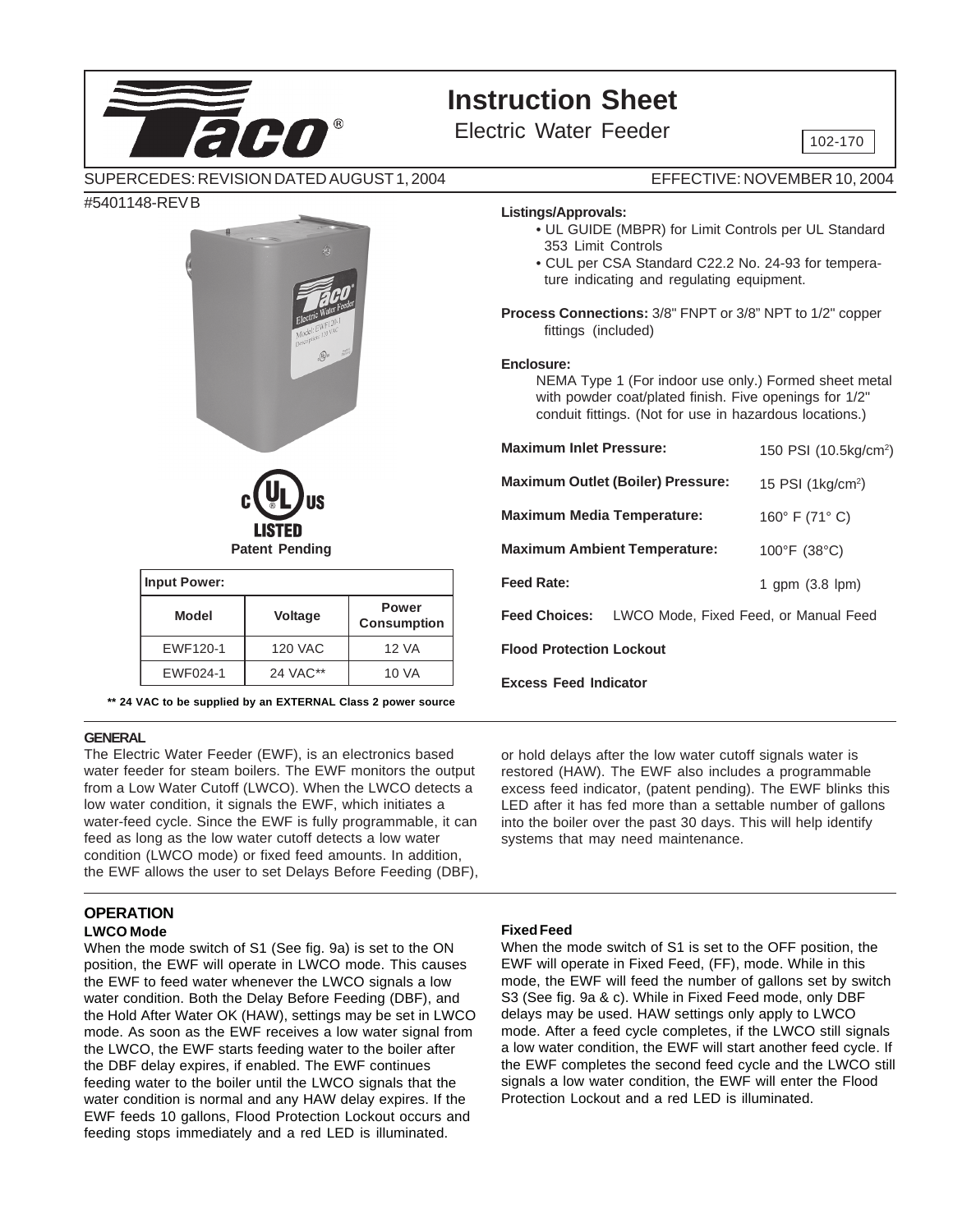

•**If the LWCO signals a normal water condition while the EWF is feeding a fixed amount, the EWF will NOT stop feeding until the number of gallons set at DIP switch S3 has been fed to the boiler. Be sure S3 is set to feed the correct amount of water.**

•**Flooding or property damage may result.**

#### **Manual Feed**

The Manual Feed button on the EWF allows the user to manually feed water to the boiler system as long as the user presses the button. Up to 5 gallons may be manually fed continuously before the EWF automatically closes the feed valve. If the EWF automatically closes the feed valve, the Manual Feed button must be released and re-pressed to manually feed more water. Manually fed water counts towards Excess Feed settings.

#### **Excess Feed Indication**

The Feed/Status Indicator will be rapidly blinking amber when the EWF has dispensed more water over the past 30 days than the setting of the Excess Feed switch (S4). Pressing and holding switch S5 will reset the Excess Feed Condition. See Fig. 2 for location of Excess Feed Reset Button. Once this reset button is pressed and held for 2 seconds the EWF briefly turns off the Feed/Status Indicator indicating reset has occurred. Once the EWF completes the reset process, the Feed/Status Indicator will resume its normal state. Once the EWF is installed and the system is filled with water, reset the Excess Feed Condition to start normal operation of the system.

#### **Flood Protection Lockout**

If the EWF dispenses 10 gallons in LWCO mode or completes two feed cycles in Fixed Feed mode, without the LWCO signaling a normal water level, the EWF enters Flood Protection Lockout. In this condition the EWF shuts off its feed valve, illuminates the Feed/Status Indicator LED to red, and waits for the user to correct the problems and reset the EWF. Entering the Flood Protection Lockout prevents flooding the boiler in the event that water is not actually needed by the boiler. Pressing and holding the Manual Feed button for 2 seconds will reset the Flood Protection Lockout condition. See Fig. 2 for location of the Manual Feed button. If the EWF enters Flood Protection Lockout, the user must trouble-shoot the system and correct the cause of the condition.

#### **Feed/Status Indicator**

A multi-color LED indicates the status of the EWF as follows:

| Condition                | <b>Status LED</b><br>Color | <b>State</b>                   |
|--------------------------|----------------------------|--------------------------------|
| Power/Normal             | Green                      | Steady                         |
| Feeding                  | Green                      | Blinking-two times per second  |
| <b>Excess Feed</b>       | Amber                      | Blinking-four times per second |
| Flood Protection Lockout | Red                        | Steady                         |
| Control Failure          | Red                        | Blinking-once every second     |

#### **CONTROL UNIT OUTLINE DRAWING FIG. 1**

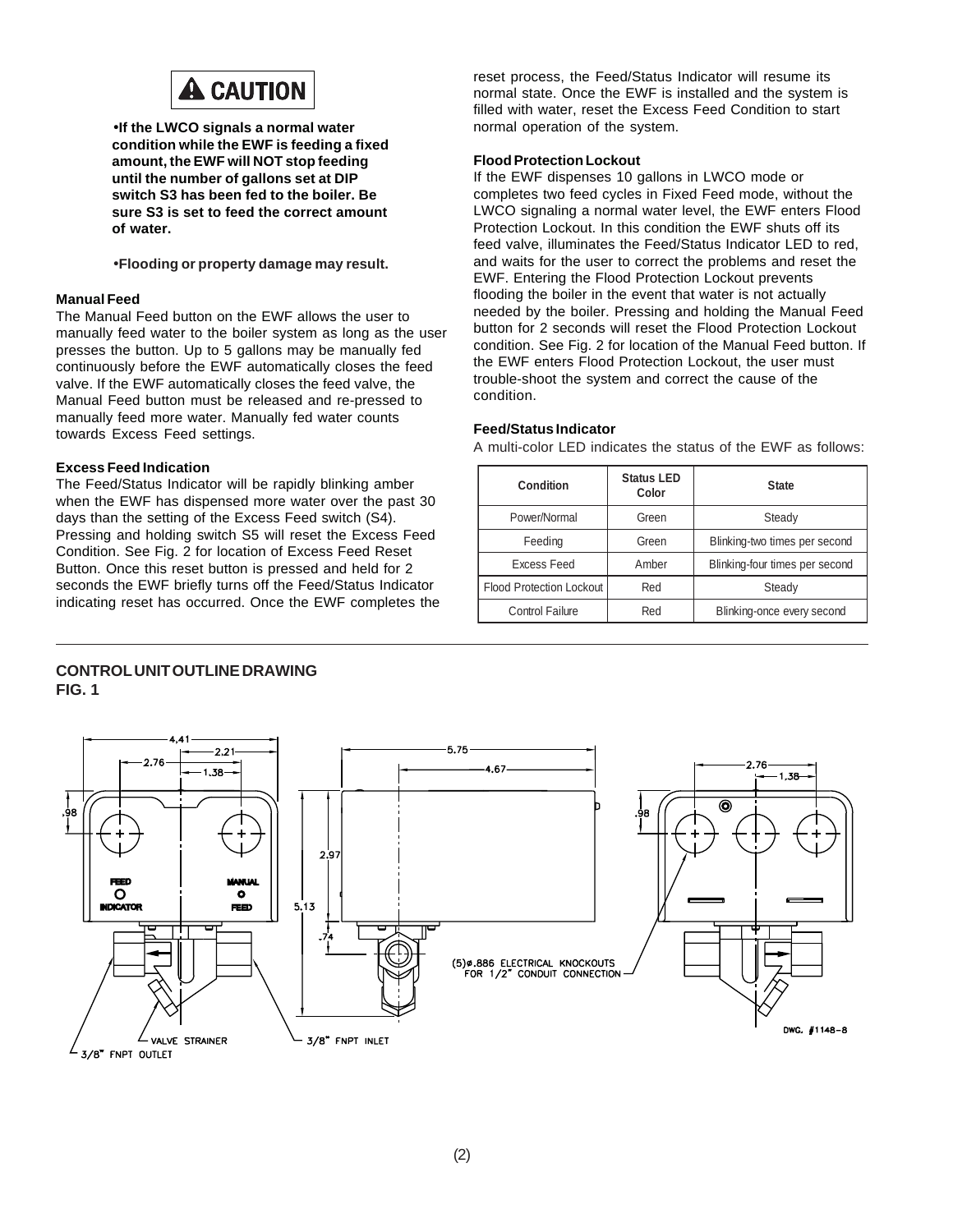

**AWARNING** 

•**Shock hazard. Disconnect power source before servicing. Serious injury or death could result.** •**Installation must be performed by qualified personnel and in accordance with all national and local codes and ordinances.**

•**Not for use in hazardous locations.**

•**To prevent damage to the device and/or electrical fire, wire insulation must be rated at 167° F (75° C) – over copper wire only.**

•**When installations are complete, check for correct operation of ALL limit and operating controls!**



•**Read all instructions carefully and understand them before starting installation and save for future use.**

•**Instruct user how to test and operate this feeding device as described in these instructions.**

•**Do not use manual reset low water cutoff with automatic water feeders like the EWF or flooding and property damage can occur.**

•**If using mixed voltages, DO NOT install jumper wire on LWCO.**

•**Wire the water feeder and low water cutoff from the same power sources. Failure to do so could result in flooding and property damage can occur**

#### **INSTALLATION**

#### **Piping**

Plumb the EWF water feeder as shown in Figure 4. The EWF must be installed with a manual bypass. To permit ease of removal for servicing or replacement, install unions and isolation valves. Install the EWF with the flow direction arrow toward the boiler. Fill the boiler by manually opening the bypass valves until the water level is at a normal level for the boiler, (refer to the boiler manufacturer's literature for proper fill levels). Check the system for leaks before proceeding. Once the system is full, close the bypass valve and verify that both isolation valves are open. This routes water through the EWF.

**FIG. 4**

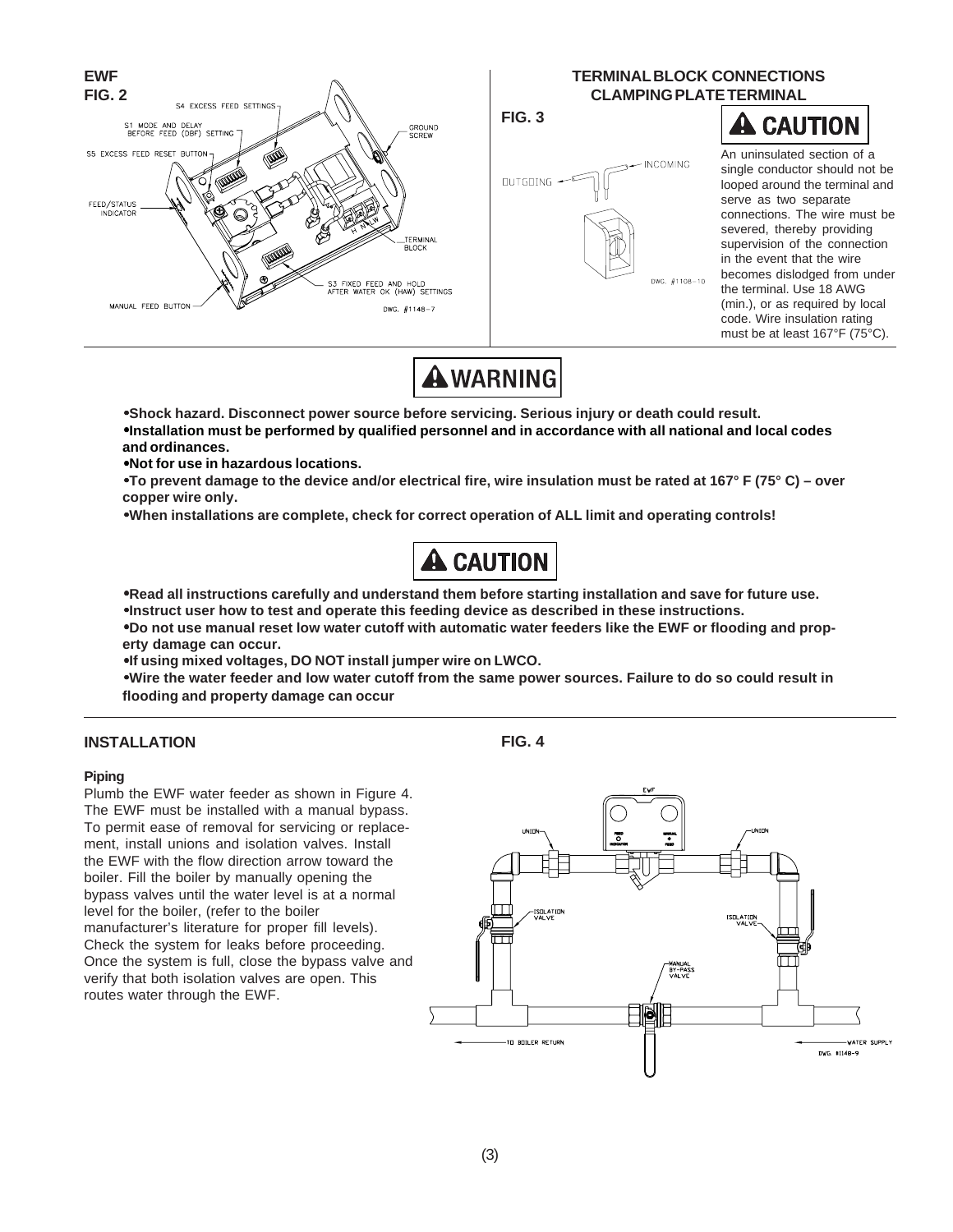

**FIG. 6**

**EWF Standard Wiring**

•**Shock hazard. Disconnect power source before servicing. Serious injury or death could result.**

## **EWF Wiring**

#### **Standard Wiring – EWF to LWCO with same voltages, see Figure 5.**

- 1. Verify that the supply and burner circuit voltages connected to the LWCO are the same as the EWF
- 2. Verify that factory-installed jumpers connecting the hot lead on the LWCO to the burner source are installed.
- 3. Connect the hot lead wire from the power source to terminal **H** on the EWF.
- 4. Connect the neutral lead wire from the power source to terminal **N** on the EWF.
- 5. Connect the NO/water feeder/alarm terminal on the LWCO to terminal **LW** on the EWF.

# **Wiring EWF to LWCO with different burner circuit voltages, see Figure 6a & b.**

- 1. Verify that the burner circuit voltages connected to the LWCO are the same as the EWF
- 2. Verify that factory-installed jumpers connecting the hot lead on the LWCO to the burner source are removed.
- 3. Connect the hot lead wire from the burner power source to terminal **H** on the EWF.
- 4. Connect the neutral lead wire from the burner power source to terminal **N** on the EWF.
- 5. Connect the NO/water feeder/alarm terminal on the LWCO to terminal **LW** on the EWF.







**CIRCUIT** HOT

**24 VAC CIRCUIT** HOT

**NEUTRAL** 

NEUTRAL



**\* NOTE: Rem ove factory installed ju m per b etw een H and COM term in als**



# **FIG. 7 Wiring the EWF to Various LWCO's**

(4)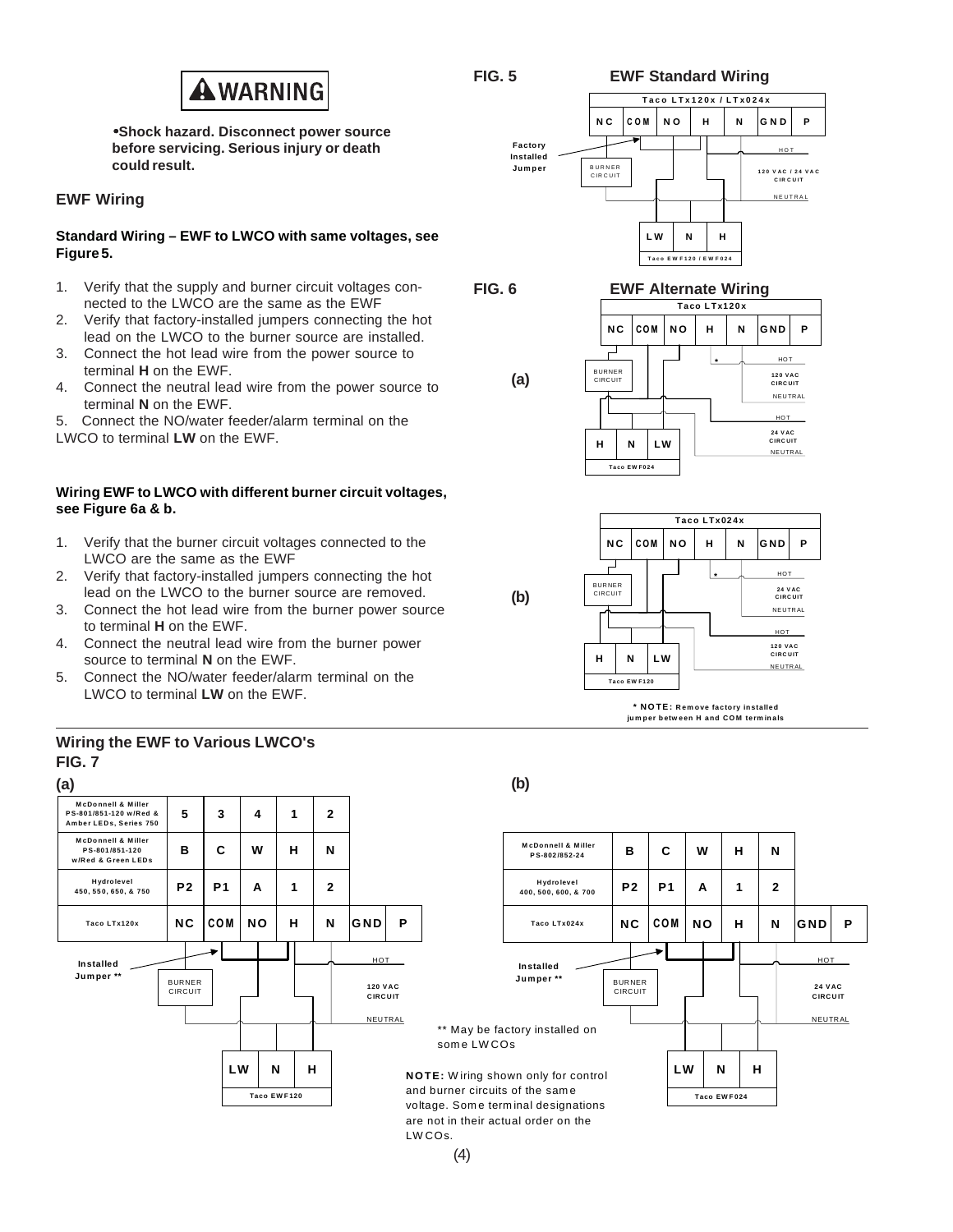#### **DEFINITION OF DELAYS (SEE FIG. 8)**

The amount of time before the EWF starts feeding once a low water condition has been detected by the low water cutoff. The amount of time before the EWF stops feeding after a normal water condition has been detected by the low water cutoff. This delay allows the EWF to feed additional water to the boiler after the LWCO is satisfied, and it is only available when the EWF is in LWCO mode. Use this setting when a water level higher than that set by the LWCO is required or if the LWCO does not have an appropriate delay on make, (DOM), feature. Water Feeding Period The amount of time that the EWF feeds the boiler. The EWF feeds 1 gallon each minute\*\*. DBF (Delay Before Feed) HAW (Hold After Water OK)

**\*\* The EWF will feed 1 gpm for inlet pressures of 20 to 120 PSI as long as the inlet/outlet pressure differential is at least 20 PSI. (For example, with a boiler pressure of 15 PSI, the inlet pressure of the EWF should be at least 35 PSI.) When pressures fall outside this range, test the system and set the EWF operating controls to compensate for your application.**



### **Programming EWF**

Three DIP style switch blocks program the EWF operation mode. **FIG.9 (a):Delay Before Feed Mode (b):Excess Feed Mode (c):Fixed Feed and Hold**





# **After Water OK Mode**



Factory settings (shown above):

- $MODE = LWCO$ 
	- $DBF = 2$  minutes If all DBF switches are set to OFF, DBF delay is zero.
- Excess Feed = Disabled
- If all FF switches are set to OFF, the system will automatically feed 1 gallon.
- $FF = 1$  Gallon
- If all HAW switches are set to OFF, HAW delay is zero.
- $HAW = 0$  delay
- 
- 

If multiple switches are ON for DBF, Excess Feed, FF, or HAW, the lowest setting will be used.

#### **See Fig. 2 for location of the programming switches.**

If programming the EWF to operate in Fixed Feed Mode, be sure to follow the procedure "Testing and Setting Fixed Feed Systems" before putting the system into service.

| Net IBR Rating<br>MBH* | Reccomended<br><b>Fxcess Feed</b><br>Setting<br>(Gals/Month)** |
|------------------------|----------------------------------------------------------------|
| Up to 90               | 6 Gals.                                                        |
| 90-120                 | 8 Gals.                                                        |
| 120-150                | 10 Gals.                                                       |
| 150-185                | 12 Gals.                                                       |
| 185 & Higher           | 15 Gals.                                                       |

\*MBH is thousands of BTU's per hour

\*\*Excess feed settings are based upon normal boiler operation throughout typical heating seasons. These recommended settings do not account for water added due to boiler maintenance. Follow boiler manufacturers' usage recommendations if they differ from the settings shown here.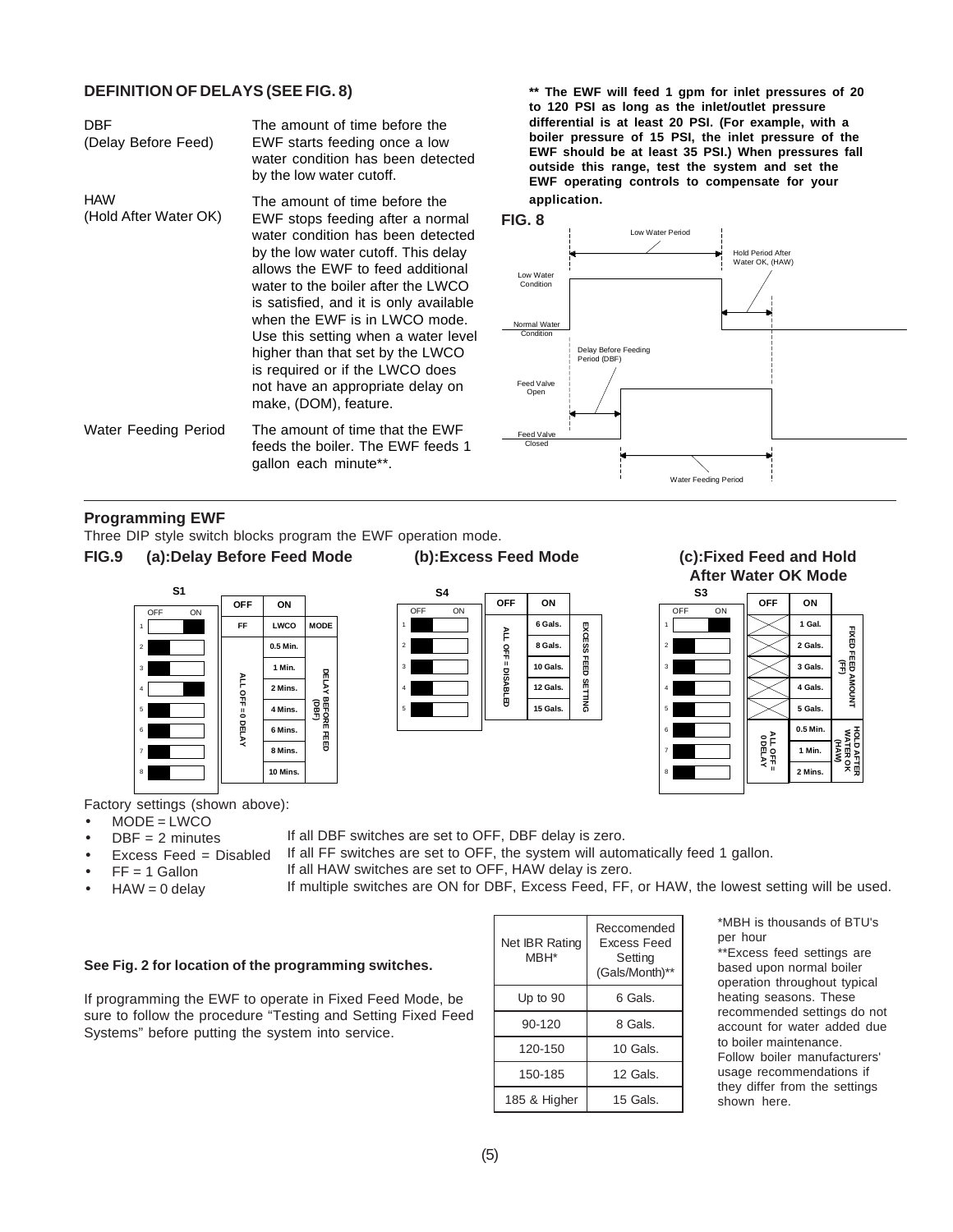### **Testing LWCO Mode Systems**

- 1. Turn off thermostat and ensure boiler system has power.
- 2. Verify that the S1 mode switch is in LWCO mode and any DBF and HAW delays are set.
- 3. Lower the boiler water level until the LWCO indicates a low water condition.
- 4. Verify that the EWF feeds the boiler. Be sure to verify that any DBF delays occurred prior to the EWF starting a feed cycle.
- 5. When the LWCO indicates a normal water level, verify the EWF stops feeding the boiler. Be sure that any HAW delays occur before the EWF completes the feed cycle.
- 6. Return thermostat to its normal setting.

#### **Testing and Setting Fixed Feed Systems**

- 1. Turn off thermostat and ensure boiler system has power.
- 2. For boilers with probe style low water cutoffs, lower the boiler water level approximately 1/2" below the probe. Be sure to verify that any DBF delays occurred prior to the EWF starting a feed cycle.
- 3. For boilers with float style low water cutoffs, lower the water level in the boiler until approximately ¼" is visible in the gauge glass. Be sure to verify that any DBF delays occurred prior to the EWF starting a feed cycle.
- 4. While using a stopwatch or a watch with a second hand, press the manual feed button on the EWF and measure the time it takes for the boiler fill to a normal water level. (Use the boiler manufacture's recommended normal operating level – typically the middle of the gauge glass).
- 5. Determine the number of gallons that were required to fill the boiler to a normal water level: The EWF feeds 1 gallon each minute. Round up to the nearest gallon.
- 6. Set the S1 mode switch to FF (Fixed Feed).
- 7. Set the S3 (Fixed Feed Settings) mode switch to the number of gallons determined in step 5.
- 8. Return thermostat to its normal setting.



•**Fixed feed settings will always feed the amount of water set on switch S3, even if the LWCO indicates a normal water level before the feed cycle completes.**

•**Improper fixed feed settings could result in flooding and property damage could result.**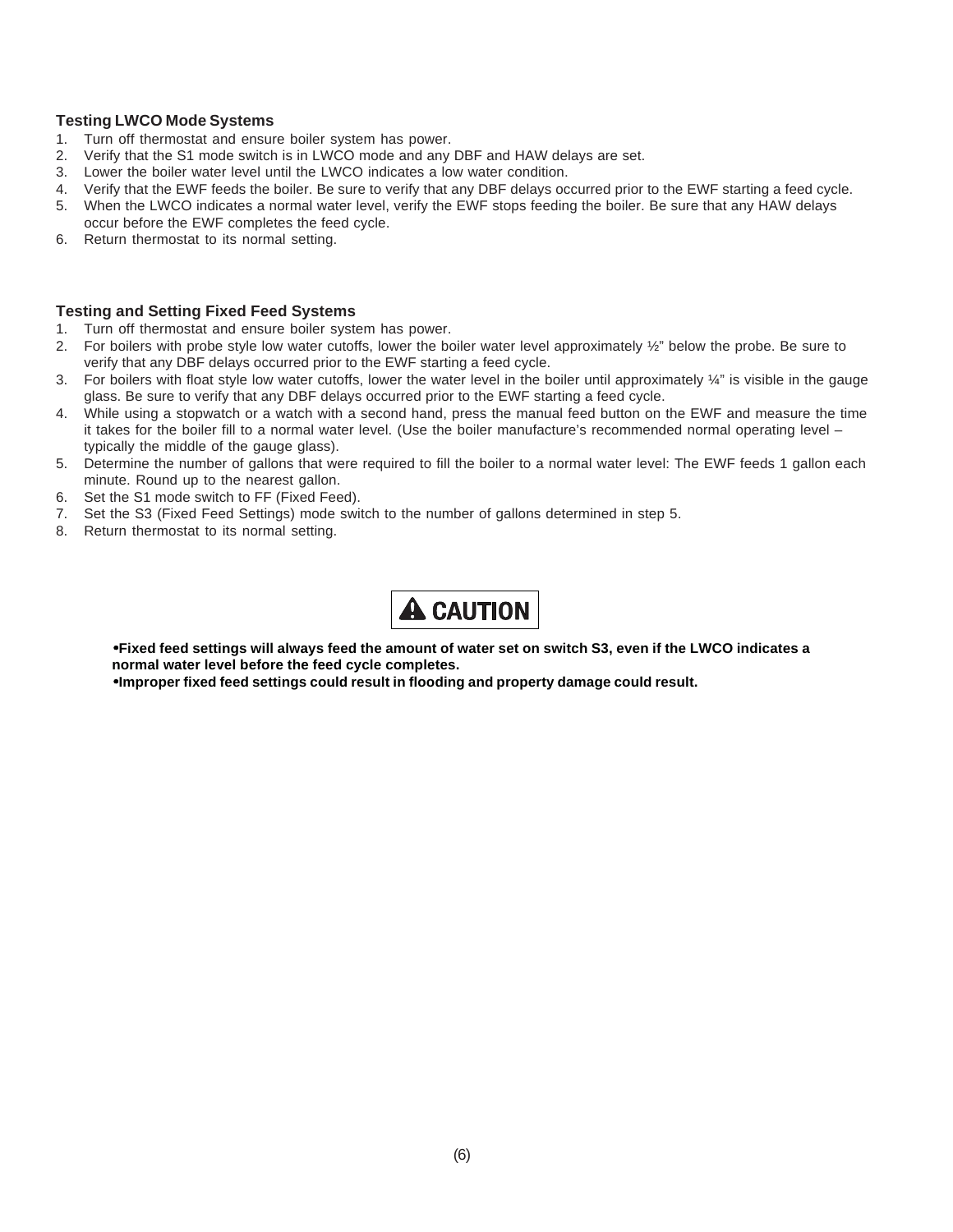# **Troubleshooting**

If the EWF enters the Flood Protection Lockout, the system should be examined to determine the reason for the lockout condition.

The EWF contains sophisticated electronics to detect circuit failures. In the unlikely event that the EWF detects a circuit failure, the Status LED blinks red, the feed valve closes, and the control enters a failsafe state. The user must remove and re-apply power from the EWF. If the failure is correctable, the EWF will restart normally. If the Status LED continues to blink red, the control must be replaced.

| <b>Condition at Flood</b><br><b>Protection Lockout</b> | <b>Possible Cause</b>                                           | <b>Details / Remedy</b>                                                                                                                                                                                                                                                                                                                             |
|--------------------------------------------------------|-----------------------------------------------------------------|-----------------------------------------------------------------------------------------------------------------------------------------------------------------------------------------------------------------------------------------------------------------------------------------------------------------------------------------------------|
| <b>Overfilled Boiler</b>                               | Low Water Cutoff not<br>functioning properly                    | If the LWCO does not signal the EWF when water is at a normal<br>level, the EWF will feed too much water to the boiler. Refer to<br>manufacturer's instructions for the LWCO that is installed on the<br>boiler for testing the LWCO.                                                                                                               |
|                                                        | Improper setting of Fixed<br>Feed amounts                       | Re-test boiler system to determine proper fixed amount of water to<br>feed when a low water condition occurs. Adjust Fixed Feed<br>amount to a lower setting.                                                                                                                                                                                       |
|                                                        | Improper setting of Low<br>Water Cutoff Delay On<br>Break (DOB) | If condensate is slow to return to the boiler, a longer DOB may be<br>required to allow the water level to stabilize before the LWCO<br>signals low water and feeding starts. If the LWCO has a DOM<br>feature, be sure it is enabled and set correctly. (Refer to<br>manufacturer's instructions for the LWCO that is installed on the<br>boiler). |
|                                                        | Improper setting of Delay<br>Before Feeding (DBF)               | If condensate is slow to return to the boiler, a longer DBF may be<br>required to allow the water level to stabilize before feeding starts.                                                                                                                                                                                                         |
|                                                        | Improper setting of Hold<br>After Water OK (HAW)                | In LWCO mode, setting the HAW delay too long can cause<br>overfilling. Re-test boiler system to determine the correct amount of<br>additional feed water that is needed after the LWCO detects a<br>safe water level.                                                                                                                               |
| <b>Low Water Condition</b>                             | Leaks in boiler or piping                                       | Repair or replace boiler or piping as needed.                                                                                                                                                                                                                                                                                                       |
|                                                        | Feed valve obstructed                                           | Close isolation valves and open the strainer on EWF's feed valve.<br>Clean out any deposits and debris in strainer. Replace and tighten<br>strainer. Open isolation valves fully.                                                                                                                                                                   |
|                                                        | Isolation valves not fully<br>open.                             | If the isolation valves are not fully open, they can restrict the amount<br>of water being fed to the boiler by the EWF. Open both isolation<br>valves fully.                                                                                                                                                                                       |
|                                                        | Improper setting of Fixed<br>Feed amounts                       | Re-test boiler system to determine proper fixed amount of water to<br>feed when a low water condition occurs. Adjust Fixed Feed<br>amount to a higher setting.                                                                                                                                                                                      |



•**Wiring 120VAC to 24VAC models of the Electric Water Feeder could result in electrical shock or damage to equipment. Carefully follow the recommended wiring methods in this bulletin.**

#### **Maintenance**

Disassemble and clean the feed valve's strainer screen at least twice annually.